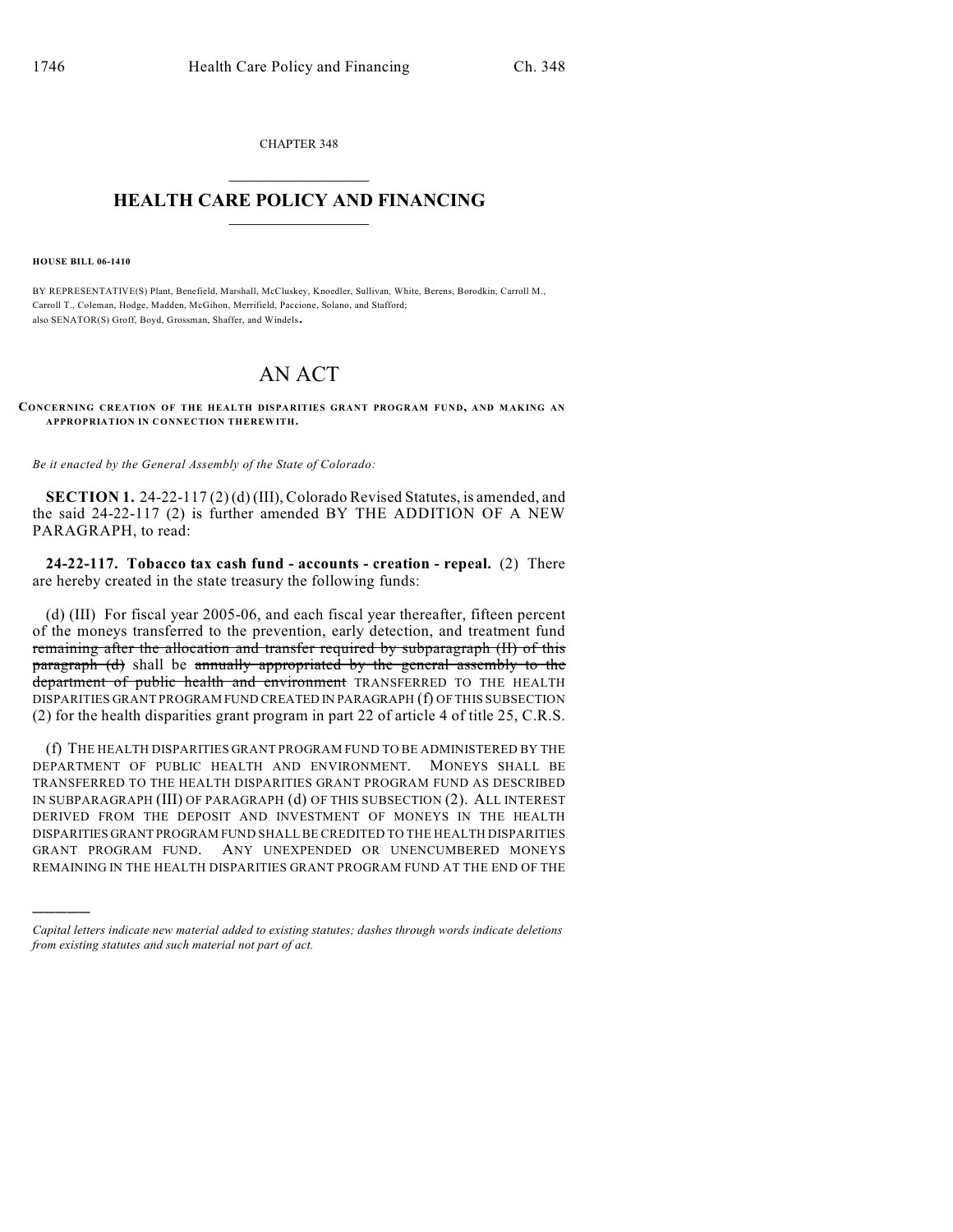FISCAL YEAR SHALL REMAIN IN THE FUND AND SHALL NOT BE CREDITED TO THE GENERAL FUND OR ANY OTHER FUND. THE MONEYS IN THE HEALTH DISPARITIES GRANT PROGRAM FUND SHALL BE ANNUALLY APPROPRIATED BY THE GENERAL ASSEMBLY TO THE DEPARTMENT OF PUBLIC HEALTH AND ENVIRONMENT FOR ALLOCATION BY THE DEPARTMENT OF PUBLIC HEALTH AND ENVIRONMENT CONSISTENT WITH THE PROVISIONS OF PARAGRAPH (d) OF THIS SUBSECTION (2).

**SECTION 2.** 25-4-2203 (1), Colorado Revised Statutes, is amended to read:

**25-4-2203. Health disparities grant program - rules.** (1) There is hereby created in the department the health disparities grant program, referred to in this section as the "grant program", to provide financial support for statewide initiatives that address prevention, early detection, and treatment of cancer and cardiovascular and pulmonary diseases in underrepresented populations. The department shall administer the grant program. The state board shall award grants to selected entities from moneys appropriated TRANSFERRED to the prevention, early detection, and treatment fund created in section 24-22-117, C.R.S. HEALTH DISPARITIES GRANT PROGRAM FUND CREATED IN SECTION 24-22-117 (2) (f), C.R.S.

**SECTION 3.** The introductory portion to section 31 (4) and section 31 (4) (f) of chapter 241, Session Laws of Colorado 2005, as amended by section 20 of House Bill 06-1385, enacted at the second regular session of the sixty-fifth general assembly, are amended, and the said section 31 is further amended BY THE ADDITION OF A NEW SUBSECTION, to read:

Section 31. **Appropriation.** (4) In addition to any other appropriation, for the fiscal year beginning July 1, 2005, there is hereby appropriated from the prevention, early detection, and treatment fund created in section 24-22-117 (2) (d) (I), Colorado Revised Statutes, to the department of public health and environment, prevention services division, the sum of thirty-seven million one hundred thirty-six thousand dollars (\$37,136,000) THIRTY-ONE MILLION FIVE HUNDRED SIXTY-FIVE THOUSAND SIX HUNDRED DOLLARS (\$31,565,600) and  $7.9$  FTE  $7.7$  FTE. Said appropriation shall be allocated for the following purposes:

(f) Five million five hundred seventy thousand four hundred dollars  $(\$5,570,400)$ and 0.2 FTE for the health disparities grant program pursuant to part 22 of article 4 of title 25, Colorado Revised Statutes;

(5) IN ADDITION TO ANY OTHER APPROPRIATION, FOR THE FISCAL YEAR BEGINNING JULY 1, 2005, THERE IS HEREBY APPROPRIATED FROM THE HEALTH DISPARITIES GRANT PROGRAM FUND CREATED IN SECTION 24-22-117 (2) (f), COLORADO REVISED STATUTES, TO THE DEPARTMENT OF PUBLIC HEALTH AND ENVIRONMENT, ADMINISTRATION AND SUPPORT, THE SUM OF FIVE MILLION FIVE HUNDRED SEVENTY THOUSAND FOUR HUNDRED DOLLARS (\$5,570,400) AND 0.2 FTE FOR THE HEALTH DISPARITIES GRANT PROGRAM PURSUANT TO PART 22 OF ARTICLE 4 OF TITLE 25, COLORADO REVISED STATUTES.

**SECTION 4. Appropriation - adjustments to the 2006 long bill.** (1) In addition to any other appropriation, there is hereby appropriated, out of any moneys in the health disparities grant program fund created in section 24-22-117 (2) (f), Colorado Revised Statutes, not otherwise appropriated, to the department of public